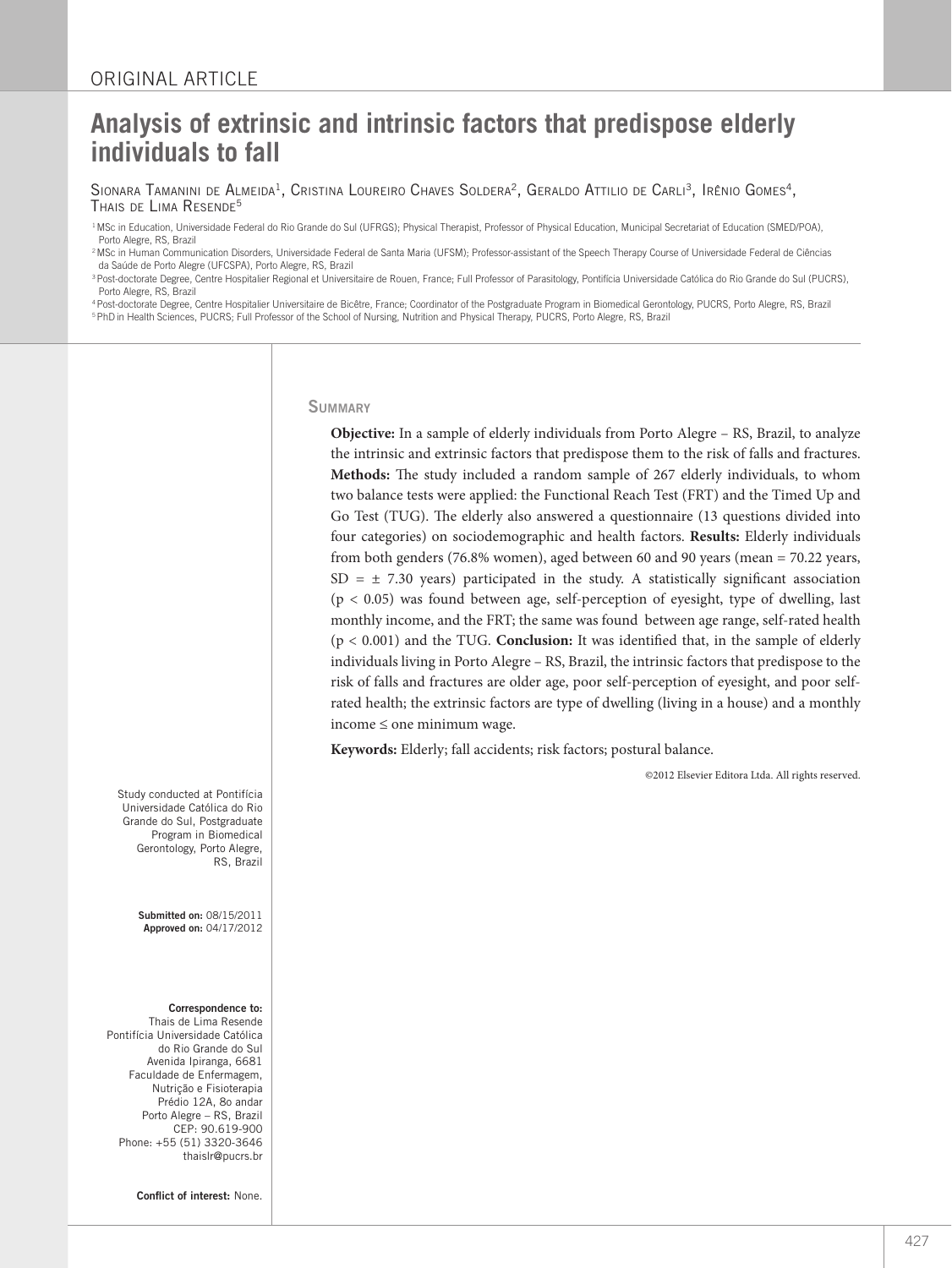# **INTRODUCTION**

Balance is the result of the harmonious interaction of several body systems: vestibular, visual, somatosensory, and musculoskeletal<sup>1</sup>. Each system has components that may show functional loss with the aging process, hindering the operation and implementation of the motor response responsible for maintaining posture control and body balance which, in turn, can lead to functional impairment in the elderly due to falls and increase morbidity and mortality levels in this population, as a result of fractures<sup>1,2</sup>.

Falls can be defined as episodes of imbalance that cause the elderly to fall to the ground. The fall can be determined by any accidental contact with nearby surfaces, such as a chair or desk<sup>3</sup>.

Many risk factors for falls have been reported in elderly individuals from different communities $4-6$ . The etiology of the fall is usually multifactorial<sup>3,7</sup>, resulting from the interaction between predisposing and precipitating factors, which may be intrinsic and extrinsic<sup>8</sup>. Intrinsic factors can be defined as those related to the subject himself/herself, who may have impaired function of the systems that comprise postural control, diseases, and cognitive and behavioral disorders, presenting an incapacity to maintain or restore balance when necessary. Extrinsic factors are those related to the environment such as lighting, walking surface, loose carpets, and high or narrow steps<sup>4,8</sup>. There is, however, divergence regarding extrinsic risk factors for falls, as it is thought that they cannot be considered only in terms of the environmental factors where the elderly individuals live, because there is also the interference of cultural, religious, age, and ethnic factors<sup>9</sup>.

Statistics show that between the years 1997 and 2007, there was an increase in the elderly population, and with it, an associated increase in mortality rates due to falls<sup>10</sup>. Falls can have harmful physical<sup>11-13</sup>, functional<sup>14</sup>, and psychosocial<sup>11,15</sup> consequences. Severe tissue injuries and fractures (especially femoral) result in hospitalization and rehabilitation costs for these elderly individuals<sup>3,7</sup> who, in most cases, cannot recover their functional status prior to the fall<sup>6</sup>, as they develop mobility limitations with lifestyle changes, becoming partially or totally dependent in basic and instrumental activities of daily living. There is also fear of repeated falls, depression, low self-esteem, and shame derived from dependence, which decrease the optimism about the future, thereby reducing the quality of life<sup>16</sup>.

The importance of identifying risk factors for falls in the elderly is the possibility to plan strategies for prevention, environmental reorganization, and functional rehabilitation<sup>3,7,17</sup>. Thus, a multiprofessional and interdisciplinary approach is necessary to attain a higher degree of efficiency for the proposed strategies, in order to minimize the risk of falls and thereby avoid dependence and reduce elderly morbidity and mortality<sup>6</sup>. Although studies are being conducted and published, the importance of further studies on the topic to clarify the risk factors for falls remains due to its complexity and correlation with different aspects of life<sup>18-21</sup>.

The objective of this study is to analyze a sample of elderly individuals from the city of Porto Alegre (state of Rio Grande do Sul, Brazil), assessing the intrinsic and extrinsic factors that predispose to the risk of falls and fractures.

## **METHODS**

The present study was developed based on data collected for the Multidimensional Study of the Elderly of Porto Alegre (Estudo Multidimensional dos Idosos de Porto Alegre - EMIPOA), consisting of a multidisciplinary team of teachers and scholars from nine different undergraduate courses of the Pontifícia Universidade Católica do Rio Grande do Sul (PUCRS). The results of EMIPOA have been published in national and international journals<sup>22-27</sup>.

EMIPOA participants were elderly individuals of both genders who were part of a population sample of 1,164 elderly community residents. The original population sample consisted of 0.69% of the population of Porto Alegre. The percentage of 0.69% reflects the elderly distribution ratio in Porto Alegre in relation to the overall population distribution, a calculation based on the predictive correction of population growth for the year 2005 based on the 2000 population census conducted by the Brazilian Institute of Geography and Statistics (Instituto Brasileiro de Geografia e Estatística – IBGE). The random sample was stratified by the regional census of the municipality. All elderly individuals were contacted at home, when data on socioeconomic status and type of housing were obtained. Those who agreed to participate in the second phase of the study, which occurred during the multidisciplinary assessment, were taken to the PUCRS, with transportation subsidized by the research fund.

EMIPOA was approved by the PUCRS Ethics and Research Committee under No. 0502935. All professionals involved with data collection signed a liability term regarding data according to Goldim's model (2000), guaranteeing anonymity and confidentiality of information<sup>28</sup>.

## **SAMPLE**

The present study consisted of a sample of 267 elderly patients evaluated in EMIPOA of both genders (males = 23.2%) aged  $\geq 60$  years (mean = 70.22, SD = 7.30  $\pm$  years), with the most prevalent age range being 60 to 69 years (51.3%).

The inclusion criteria were: age  $\geq 60$  years, being a resident of the municipality, and consent to participate in the study. The study excluded bedridden individuals and those unable to move, and those with cognitive impairment or severe psychiatric disorders that would preclude the understanding and application of tests.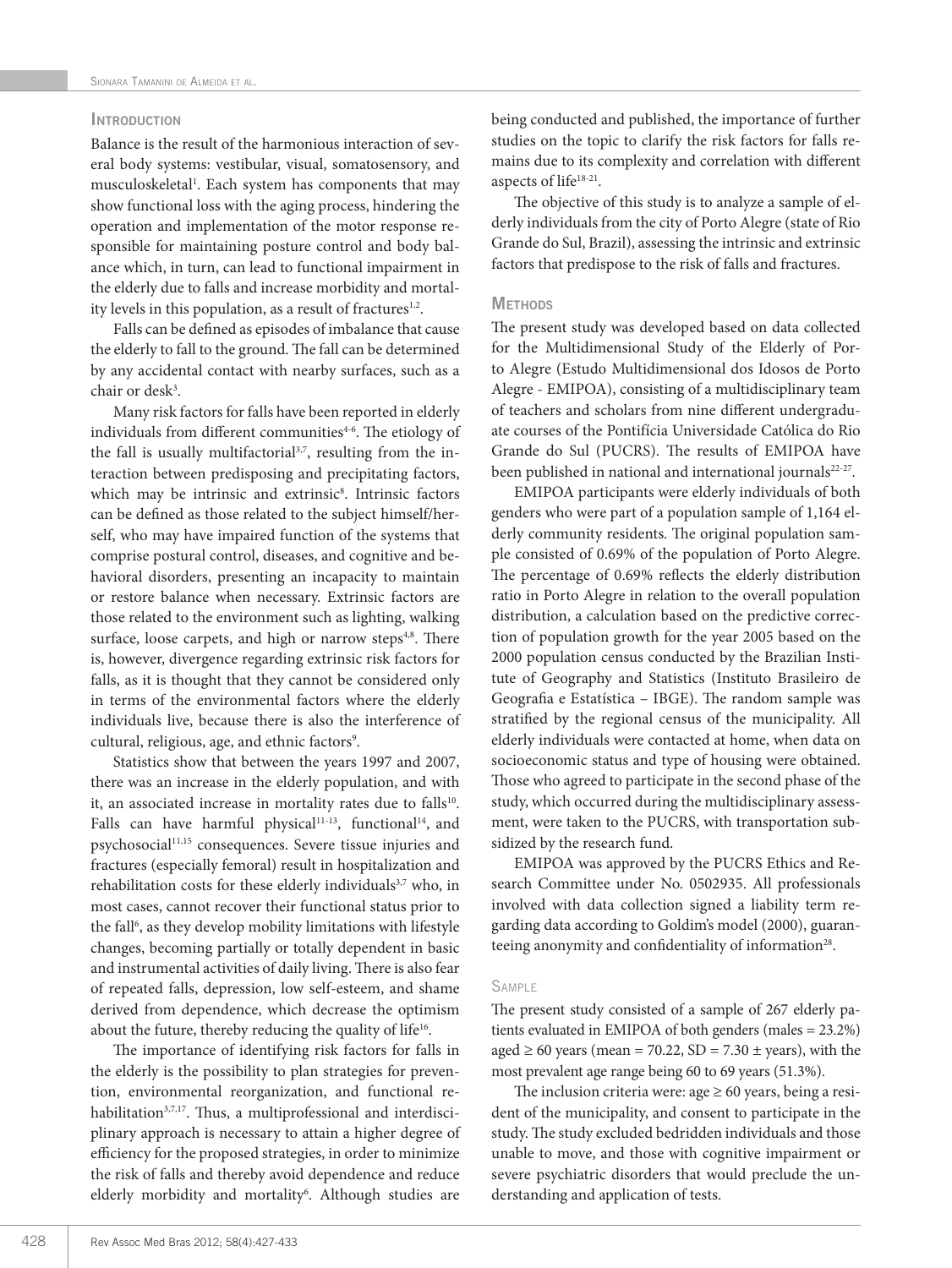#### Collection instruments

For the EMIPOA, the elderly answered a questionnaire consisting of 121 questions, divided into 11 categories, of which the present study used 13 questions from four different categories. Thus, data were collected on: gender, age, marital status, type of housing (house, apartment, room/ shack/hut), housing construction materials (bricks, wood, mixed/others) and electricity status (yes/no), last monthly income (no income, up to one minimum wage [MW], between one and three MWs, between three and six MWs, more than six MWs), and health perception. For this last category, four dichotomous questions were asked: (1) In general, would you say that your health is bad or good?; (2) How is your eyesight at the moment, regular/bad or good?; (3) How is your hearing at the moment, do you have difficulty hearing or do you hear without difficulty?; (4) Have you had fractures after 50 years of age without being involved in a traffic accident, yes or no?

After the questionnaire was applied, the EMIPOA also required the following data: (1) clinical history; (2) physical examination; (3) laboratory tests (triglycerides, cholesterol, and glucose measurements); (4) psycho-cognitive assessments (Memory Complaint Questionnaire [MAC-Q]<sup>29</sup>, Mini-mental State Examination - [MMSE]<sup>30</sup> and Verbal Fluency $)^{31}$ ; and (5) functional tests, including the Functional Reach Test (FRT)<sup>32</sup> and the Timed Up and Go Test (TUG)<sup>33</sup>. Among the mentioned assessment tools, it must be emphasized that for the present study, only the data from FRT and TUG, and part of the questionnaire and demographic data, were used.

# FRT AND TUG

The FRT<sup>32</sup> and the TUG<sup>33</sup> are two of the instruments used to assess the risk of falls and static and dynamic body balance in the elderly, and may help, among other things, to establish an effective rehabilitation program. Both tests are used in research<sup>18,34</sup> and clinical practice<sup>35</sup> as they are easy to apply, comprising the multidimensional evaluation of the elderly proposed by Moraes (2010), and have been validated in Brazil<sup>18,34,36</sup>.

In the FRT<sup>32</sup>, the elderly stands barefoot, with his/her feet on the ground, placed sideways to a wall on which there is a metric tape fixed in the horizontal position. To start the test, the elderly individual must place the upper limb at a 90° shoulder flexion, and the center of the shoulder joint must coincide with the zero centimeter of the tape. The length of the elderly person's arm with an open hand and fingers stretched to tip of the middle finger is recorded. From this position, the elderly must make a maximum forward inclination of the torso, with the upper limb reaching as far as possible, without leaning on the wall and/or tape, without using the other upper limb as support, and without removing the heels from the ground.

The arm moves along the horizontal tape and the distance in centimeters between the initial annotation of the length of the arm and the final displacement from the trunk to the tip of the middle finger is the functional reach of the elderly person. The test should be performed three times and the greatest distance reached is recorded. Frail elderly individuals with a reach less than 15 cm are four times more likely to experience falls than those with a reach of 25 cm.

The TUG<sup>33</sup> records the time taken for the elderly person to rise from a chair without arms, wearing his/her own shoes and using any usual assistive devices (none, cane, or walker). The elderly individual is instructed to walk a distance of three meters, make a 180º turn, and return to sit on the same chair. Timing starts when the elderly's back moves away from the chair and ends when the back touches the chair again. The results indicate: (1) TUG up to ten seconds – elderly shows no alterations in balance and has low risk of falls; (2) TUG between 11 and 20 seconds – elderly with no significant balance alteration, but is somewhat frail and has a medium risk of falls; (3) TUG > 20 seconds and < 30 seconds – elderly in need of intervention; and (4) TUG > 30 seconds – elderly at high risk of falls, dependent in ADLs and with altered mobility<sup>14</sup>.

#### DATA ANALYSIS

A specific database was created for EMIPOA, which was used for entering data collected during all phases of the research. For this purpose, the Access® software for Windows®, release 2003 was used. The verification of the collected data, as well as the correction of errors, was performed when transferring the data to an Excel® spreadsheet for Windows®, release 2003.

For data analysis, the Statistical Package for Social Sciences (SPSS®) for Windows®, release 11.5, was used. The descriptions were made through measures of frequency, means and standard deviations, with 95% confidence intervals (95%CI).

To compare the means of the FRT and the TUG between groups defined by intrinsic and extrinsic factors, bivariate analyses were performed using Student's *t*-test for independent samples, taking into account the equality of variances, previously tested by Levene's test. When the studied factors were categorical, polytomous or ordinal, one-way analysis of variance (one-way ANOVA) was used, with Bonferroni's post-test (post hoc test). Pearson's correlation test was also used to associate the variables TUG and FRT and age. The chi-squared test was used to compare the categorical variables of last monthly income and housing type.

# **RESULTS**

The results are shown in Table 1. Overall, data on 267 elderly were used in this study; however, for the FRT, values of 227 subjects were used due to data loss.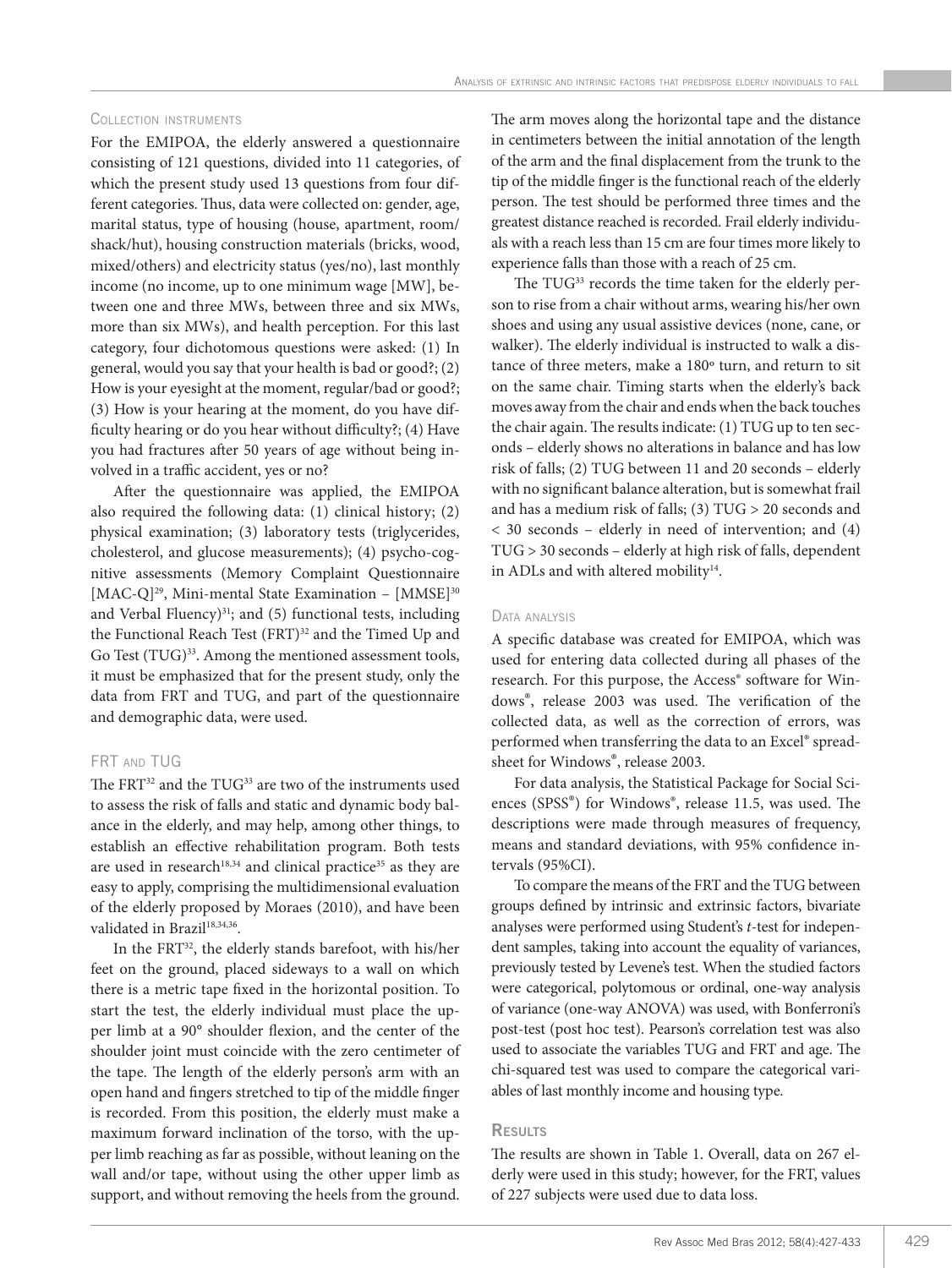## Functional Reach Test

The group obtained a mean value in the FRT of  $17.6 \pm 6.1$ cm (minimum =  $4.0$  cm, maximum =  $33.5$  cm).

The correlation between the FRT value and age was  $-0.103$  ( $p > 0.05$ ). The correlation between the balance tests was  $-0.159$  ( $p < 0.05$ ).

Among the factors that were related to the FRT, the variables that presented statistical significance ( $p < 0.05$ ) were age, self-perception of eyesight, housing type, and last monthly income, demonstrating that these variables influenced the mean measures of the functional reach of the studied subjects (Table 1).

Student's *t*-test for independent samples demonstrated that the elderly aged 60-69 years had a significantly higher mean functional reach (18.6  $\pm$  6.6 cm) than the elderly older than 70 years (16.5  $\pm$  5.4 cm). Subjects with selfreported good eyesight had significantly higher average FRT (19.0  $\pm$  5.4 cm) than subjects with self-perceived fair or poor eyesight  $(17.0 \pm 6.3 \text{ cm})$ .

Bonferroni's post-test demonstrated, for the variable type of housing, a difference (2.2 cm, 95% CI: 0.12-4.37) between the means of the subjects that lived in a house  $(16.9 \pm 5.9 \text{ cm})$  and in an apartment  $(19.1 \pm 6.3 \text{ cm})$ ; therefore, those who lived in a house had a significantly lower mean FRT than those individuals who lived in an apartment. The same test showed that subjects with monthly income between three and six MWs had a significantly higher average FRT value  $(20.3 \pm 6.8 \text{ cm})$ than subjects who had a last monthly income up to one MW (16.5  $\pm$  5.8 cm).

The chi-squared test was applied to the two last analyses between the variables type of housing and last monthly income to verify whether living in a house or apartment was associated with lower income. The analysis showed that among those living in a house, the majority  $(n = 74, 40.4%)$  received up to one MW; among those who lived in an apartment, the majority ( $n = 30, 38\%$ ) received one to three MW. If those with no income are added to those receiving up to one MW, the majority also lives in a house (n = 79, 43.1%). Therefore, most apartment dwellers have higher monthly income than those living in houses.

Other factors such as gender, self-perception of hearing, self-rated health, types of housing construction materials, presence of electricity, and fracture involvement did not influence the functional reach measures ( $p > 0.05$ ).

#### Timed Up and Go Test

The sample of elderly individuals had a mean TUG of  $12.7 \pm 5.5$  seconds. The correlation between the values of the TUG and age was  $0.264$  (p <  $0.001$ ). The factors related with the TUG test were age and self-rated health  $(p < 0.001)$ . The remaining variables tested had no effect on the dynamic balance test ( $p > 0.05$ ) (Table 1).

# **Discussion**

The aging process gives rise to several structural and functional alterations responsible for changes in the psychomotor balance function<sup>1,16</sup>. The present study showed a functional decline through the correlation between age and the TUG test. The correlation, although weak, was observed, showing that the variable has an association, as expected, but with high dispersion. This finding is consistent with the literature, which states that aging has a heterogeneity characteristic<sup>37,38</sup>. For this study, other particularities of individuals, such as physical activity, or an index to verify the performance of daily living activities, were not considered, suggesting that individuals could have different degrees of physical performance<sup>39-41</sup>.

This study compared balance measured through the FRT and TUG tests with different variables, in order to discover which are the intrinsic and extrinsic factors that predispose to the risk of falls in the elderly.

The variable age was an intrinsic factor for the risk of falls in this study. Advancing age was associated with decreasing FRT values and with increasing TUG values, both statistically significant. The results are similar to those in two different studies<sup>42,43</sup>, which found a decline in the FRT related to increasing age in healthy individuals. Duncan et al., in two other studies, reported that the FRT is a strong indicator of the risk of falls, and that increased age negatively influences the test results<sup>32,44</sup>.

The results show a significant difference regarding age, i.e., elderly individuals with a higher mean age had at least one fall episode compared to the group with a lower mean age, who did not have any fall episodes<sup>44</sup>. Other studies have reported a higher prevalence of falls<sup>19,45-47</sup>, concluding that the older the age of the individual, the greater the risk of falling due to a decrease in the quality and quantity of information necessary for achieving efficient postural control. Lin and Liao discuss the full applications and results of the FRT, stating that there is no clear association between FRT and alterations due to the aging process<sup>48</sup>.

The self-perception of eyesight, reported by the research subjects, influences the FRT. Elderly individuals with good self-perception had a better mean score in the test than the individuals with regular and poor eyesight. Perracini and Ramos corroborate this result by reporting that there is an association between poor or very poor self-perceived eyesight and the occurrence and recurrence of falls, with an impact on the daily performance of the elderly<sup>20</sup>. Lord states that, although the studies retrieved did not show consistency on the association between visual acuity and the increase in the number of falls, eyesight is an important component of balance<sup>49</sup>. A reduced visual capacity to detect environmental hazards seems to be the disability most commonly associated with falls, especially under challenging conditions, where the proprioceptive information of the feet and ankles is reduced<sup>50</sup>.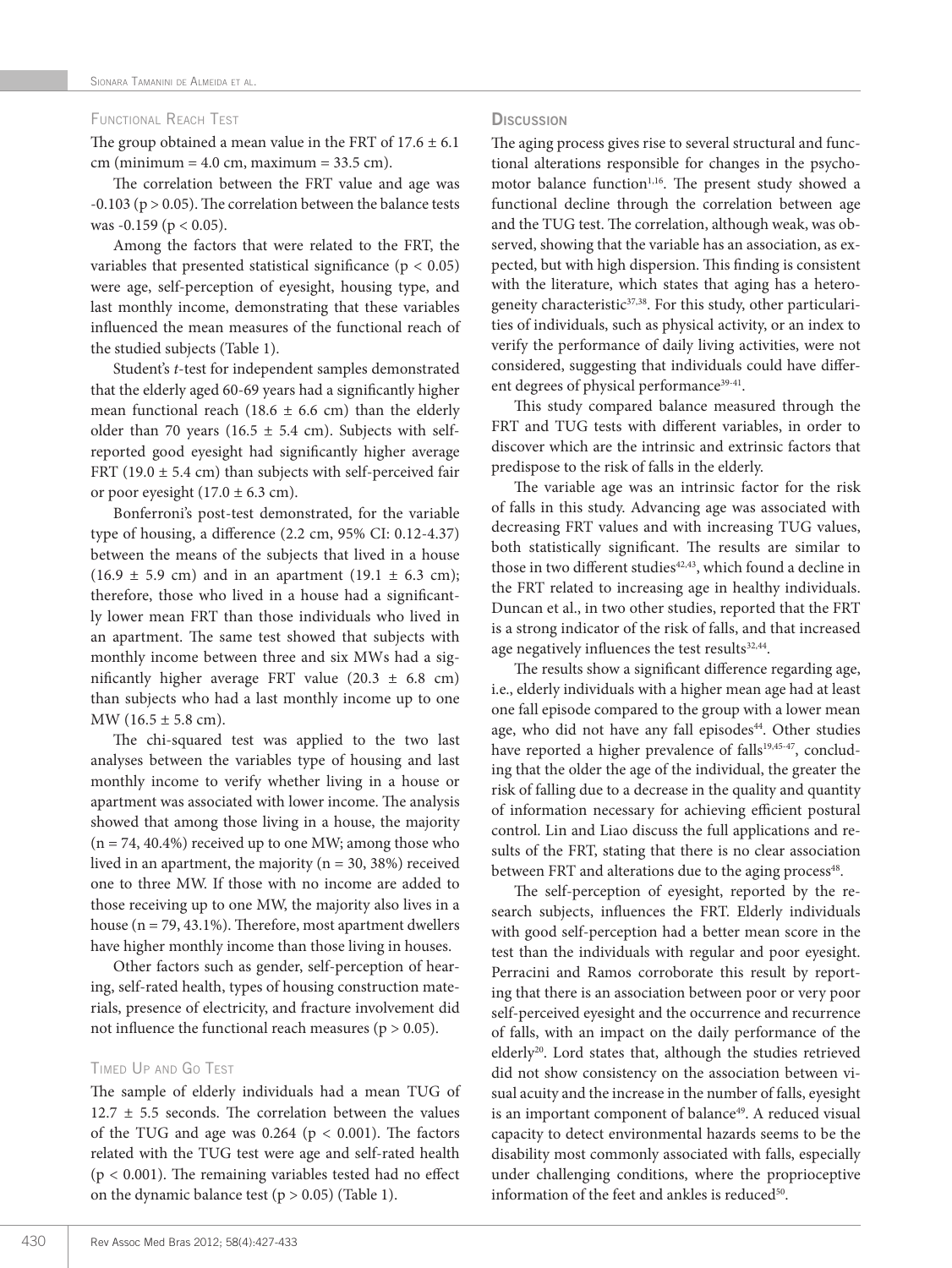| Variable                                            | <b>Maximum Functional Reach</b><br>(c <sub>m</sub> )<br>Mean (SD) | D      | Timed Up and Go<br>(sec)<br>Mean (SD) | p       |
|-----------------------------------------------------|-------------------------------------------------------------------|--------|---------------------------------------|---------|
| Intrinsic factors                                   |                                                                   |        |                                       |         |
| Gender <sup>a</sup>                                 |                                                                   |        |                                       |         |
| Male                                                | $18.6 \pm 6.7$                                                    | 0.330  | $12.1 \pm 5.0$                        | 0.313   |
| Female                                              | $17.4 \pm 6.0$                                                    |        | $12.9 \pm 5.6$                        |         |
| Age range <sup>a</sup>                              |                                                                   |        |                                       |         |
| 60-69 years                                         | $18.6 \pm 6.6$                                                    | < 0.05 | $11.2 \pm 3.2$                        | < 0.001 |
| > 70 years                                          | $16.5 \pm 5.4$                                                    |        | $14.4 \pm 6.8$                        |         |
| Hearing <sup>a</sup>                                |                                                                   |        |                                       |         |
| Hears with difficulty                               | $17.2 \pm 6.1$                                                    | 0.470  | $13.3 \pm 5.8$                        | 0.228   |
| Hears without difficulty                            | $17.8 \pm 6.2$                                                    |        | $12.4 \pm 5.3$                        |         |
| Eyesight <sup>a</sup>                               |                                                                   |        |                                       |         |
| Very poor/poor                                      | $17.0 \pm 6.3$                                                    | < 0.05 | $13.1 \pm 6.0$                        | 0.097   |
| Good                                                | $19.0 \pm 5.4$                                                    |        | $11.9 \pm 3.9$                        |         |
| Health self-perception <sup>a</sup>                 |                                                                   |        |                                       |         |
| Poor                                                | $17.7 \pm 6.4$                                                    | 0.812  | $13.7 \pm 6.5$                        | < 0.001 |
| Good                                                | $17.5 \pm 5.8$                                                    |        | $11.3 \pm 2.7$                        |         |
| Presence of fractures <sup>a</sup>                  |                                                                   |        |                                       |         |
| Yes                                                 | $17.7 \pm 6.2$                                                    | 0.691  | $12.6 \pm 4.6$                        | 0.466   |
| <b>No</b>                                           | $17.3 \pm 6.1$                                                    |        | $13.2 \pm 7.7$                        |         |
| <b>Extrinsic factors</b>                            |                                                                   |        |                                       |         |
| Type of housing <sup>b</sup>                        |                                                                   |        |                                       |         |
| House                                               | $16.9 \pm 5.9$                                                    | < 0.05 | $13.1 \pm 5.8$                        | 0.215   |
| Apartment                                           | $19.1 \pm 6.3$                                                    |        | $11.9 \pm 4.8$                        |         |
| Room/hut/shack                                      | $15.5 \pm 9.9$                                                    |        | $11.04 \pm 2.2$                       |         |
| Materials used in housing construction <sup>b</sup> |                                                                   |        |                                       |         |
| <b>Brickwork</b>                                    | $17.8 \pm 6.2$                                                    |        | $12.7 \pm 5.7$                        |         |
| <b>Wood</b>                                         | $15.9 \pm 5.7$                                                    | 0.358  | $12.5 \pm 4.5$                        | 0.985   |
| Mixed/others                                        | $16.5 \pm 5.9$                                                    |        | $12.7 \pm 3.3$                        |         |
| Electricity at home <sup>a</sup>                    |                                                                   |        |                                       |         |
| Yes                                                 | $17.6 \pm 6.1$                                                    | 0.218  | $10.9 \pm 2.0$                        | 0.154   |
| No                                                  | 10.0                                                              |        | $12.9 \pm 5.6$                        |         |
| Last monthly income <sup>b</sup>                    |                                                                   |        |                                       |         |
| No income                                           | $15.7 \pm 4.6$                                                    |        | $12.1 \pm 2.6$                        |         |
| Up to 1 MW                                          | $16.5 \pm 5.8$                                                    | < 0.05 | $13.7 \pm 5.4$                        | 0.073   |
| 1-3 MWs                                             | $17.3 \pm 6.1$                                                    |        | $13.0 \pm 6.1$                        |         |
| 3-6 MWs                                             | $20.3 \pm 6.8$                                                    |        | $11.4 \pm 4.8$                        |         |
| $> 6$ MWs                                           | $18.4 \pm 5.7$                                                    |        | $11.0 \pm 4.0$                        |         |

Table 1 – Means, standard deviations (SD), and probability (p) of Maximum Functional Reach and Timed Up and Go tests performed by the sample of elderly individuals

<sup>a</sup>Student's *t*-test for independent groups considering equal variances; <sup>b</sup>one-way ANOVA with Bonferroni's post-test; SD, standart deviation; p, probability; MW, minimum wage.

Another intrinsic factor that was shown to influence the TUG test was self-rated health, which was also associated with balance issues in other studies<sup>19,45,46</sup>. The perception of health is also a predictor of morbidity and mortality: individuals with restrictions and limitations develop dissatisfactions that reflect on the perceived health status<sup>19</sup>.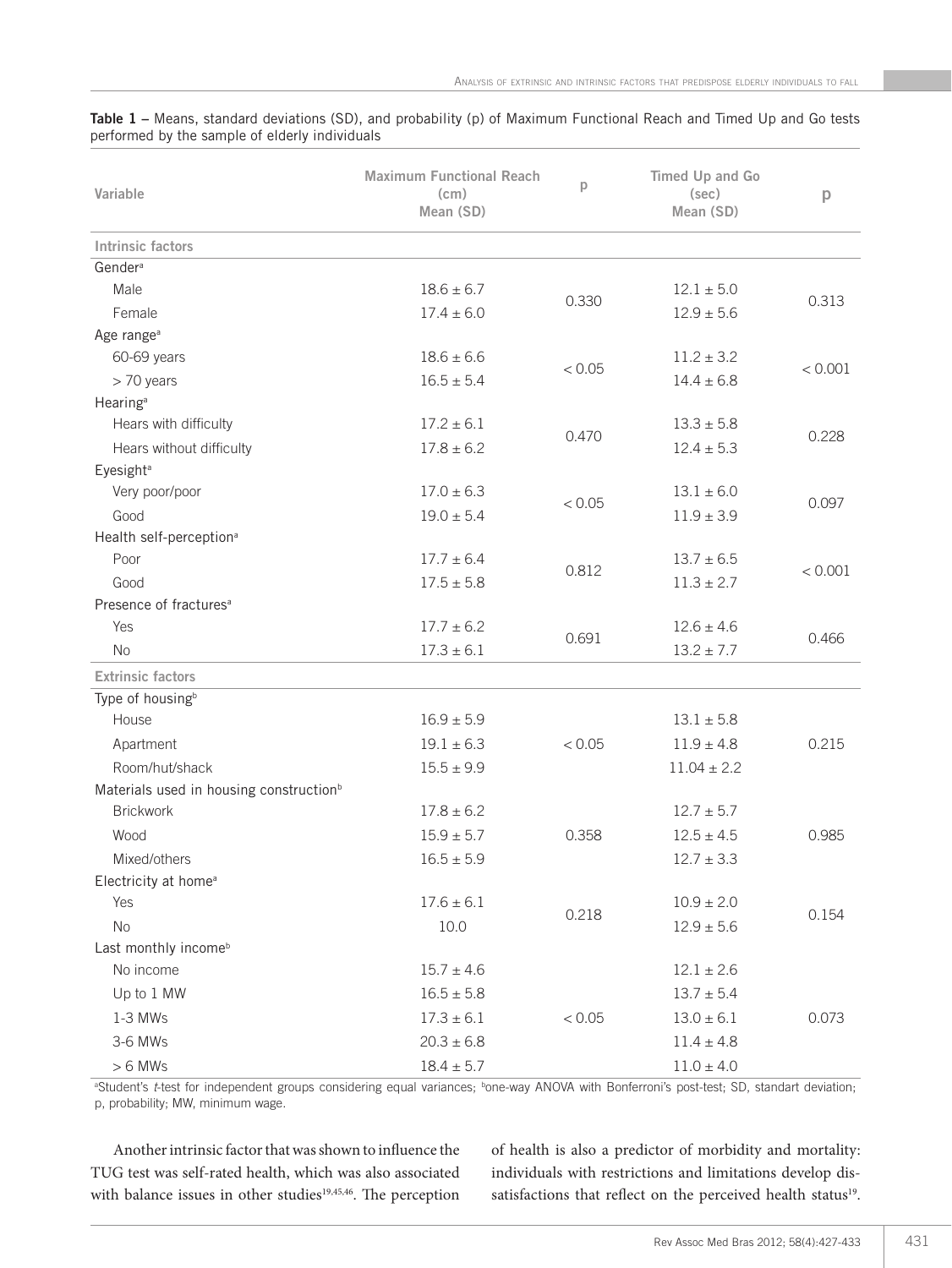In the present study, in which the value of the TUG was better for those who reported good self-perceived health, this characteristic also appears to influence issues related to postural control, with the consequent risk for falls.

Among the extrinsic factors that influence the FRT are the last monthly income and type of housing. The variable last monthly income influences the FRT, so that individuals with higher income (3 to 6 MWs) have better scores than those with lower income (1 MW). The extrinsic factor income is very little explored in the literature. It should be noted, however, that the better FRT of individuals with higher income is likely related to the fact that they probably have more access to medical resources and more knowledge about the prevention of bodily alterations, which directly or indirectly can lead to improved physical capacity.

Regarding the variable type of housing, the functional reach of elderly individuals living in apartments was significantly better than those living in houses. At first, the idea that living in a house offers more space and allows for better mobility and physical activity, thus providing better postural control and FRT scores, was not demonstrated in this study. To better clarify this issue, another review was conducted, this time comparing the last monthly income of the elderly with the type of housing.

It was observed that most of those living in apartments have a higher income than those living in a house. Thus, in this specific group, living in an apartment is associated with a higher income and, therefore, higher values at the FRT. In the literature, no study that assessed the association between type of housing and the FRT or another balance test used to evaluate postural control was retrieved, so that the data found could be discussed. Further studies are, therefore, needed to corroborate or contest this finding, directing the analysis to the type of housing, that is, apartment *versus* house.

The study by Muir et al. concluded that impaired balance is associated with increased risk of falls in the elderly<sup>51</sup>. In the present study, the results of the functional reach test showed mean values that, according to the literature, predispose individuals to fall<sup>32</sup>. Regarding the TUG test, according to the considerations by Podsiadlo and Richardson, the mean score obtained demonstrated the test normality in the elderly, but with some frailty in terms of balance<sup>33</sup>. As the studied sample showed no scores compatible with important balance difficulties, the results of these tests may explain the lack of statistical significance of some analyzed variables. The present study did not show the influence of certain socioeconomic factors, as well as of certain aspects of physical health, similarly to what was demonstrated by Gai et al.<sup>18</sup>.

A possible limitation of this study is that data were not collected on the number of falls among the elderly, an important item for the effective evaluation of falls.

It is suggested that, in future studies, the elderly are divided into at least two groups to compare those with loss of balance and those who do not have this functional deficit, so that associations can be made between sociodemographic factors and those related to physical health. Furthermore, other tests can be added to the FRT and the TUG to assess balance, such as quantitative posturography, as suggested by Swanenburg et al.<sup>52</sup>.

## **CONCLUSION**

Considering the analyzed data, it can be concluded that in this sample of elderly individuals from Porto Alegre, the intrinsic factors that predispose to the risk of falls and fractures are older age, poor self-perception of eyesight, and poor health perception, and that the extrinsic factors are type of housing (living in a house) and a monthly income ≤ one MW.

#### **REFERENCES**

- 1. Horak FB. Postural orientation and equilibrium: what do we need to know about neural control of balance to prevent falls? Age Ageing. 2006;35 (Suppl 2):ii7-ii11.
- 2. Ferraz M, Barela J, Pellegrini A. Acoplamento sensório-motor no controle postural de indivíduos idosos fisicamente ativos e sedentários. Motriz. 2001;7:99-105.
- 3. Masud T, Morris RO. Epidemiology of falls. Age Ageing. 2001;30(Suppl 4):3-7. 4. Cumming G, Klineberg J. Fall frequency and characteristics and the risk of hip fracture. J Am Geriatr Soc. 1994;42:774-8.
- 5. Blyth F, Cumming R, Mitchell P, Wang J. Pain and falls in older people. Eur J Pain. 2007;11:564-71.
- 6. Chen Y, Hwang S; Chen L, Chen D, Lan C. Risk factors for falls among elderly men in a veterans home. J Chin Med Assoc. 2008;71:180-5.
- 7. American Geriatrics Society, British Geriatrics Society, American Academy of Orthopaedic Surgeons Panel on Falls Prevention. Guidelines for the prevention of falls in older persons. J Am Geriatr Soc. 2001;49:664-72.
- Kallin K, Lundin-Olsson L, Jensen J, Nyberg L, Gustafson Y. Predisposing and precipitating factors for falls among older people in residential care. Public Health. 2002;116:263-71.
- 9. Araújo V. Na corda bamba da vida: causas das quedas de idosos, usuários da atenção básica, residentes em uma região do município de Porto Alegre/RS. [dissertação]. Porto Alegre: Universidade Federal do Rio Grande do Sul; 2008.
- 10. DATASUS. Mortalidade em idosos por quedas 1997-2007. Regiões do Brasil. [cited sept 2010]. Available from: http://www.datasus.gov.br.
- 11. Xavier F, Ferraz M, Marc N, Escosteguy N, Moriguchi E. Elderly people's definition of quality of life. Rev Bras Psiquiatr. 2003;25:31-9.
- 12. Peel NM, Bartlett HP, McClure RJ. Healthy aging as an intervention to minimize injury from falls among older people. Ann N Y Acad Sci. 2007;1114:162-9.
- 13. Salva A, Bolibar I, Pera G, Arias C. Incidence and consequences of falls among elderly people living in the community. Med Clin (Barc). 2004;122:172-6.
- 14. Joia L, Ruiz T, Donalisio M. Condições associadas ao grau de satisfação com a vida entre população de idosos. Rev Saúde Publica. 2007;41:131-8.
- 15. Gai J, Gomes L, Cardenas CJ. Ptofobia: o medo de cair em pessoas idosas. Acta Med Port. 2009;22:83-8.
- 16. Salkeld G, Cameron ID, Cumming RG, Easter S, Seymour J, Kurrle SE, et al. Quality of life related to fear of falling and hip fracture in older women: a time trade off study. BMJ. 2000;320(7231):341-6.
- 17. Chang J, Morton S, Rubenstein L, Mojica W, Maglione M, Suttorp M, et al. Interventions for the prevention of falls in older adults: systematic review and meta-analysis of randomized clinical trials. BMJ. 2004;328(7441):680-687.
- 18. Gai J, Gomes L, Nóbrega OT, Rodrigues MP. Fatores associados a quedas em mulheres idosas residentes na comunidade. Rev Assoc Med Bras. 2010;56:327-31.
- 19. Maciel A, Guerra R. Prevalência e fatores associados de equilíbrio em idosos. Rev Bras Ciênc Mov. 2005;13:37-44.
- 20. Perracini M, Ramos L. Fatores associados a quedas em uma coorte de idosos residentes na comunidade. Rev Saúde Pública. 2002;36:709-16.
- 21. Guimarães JMN, Farinatti PTV. Análise descritiva de variáveis teoricamente associadas ao risco de quedas em mulheres idosas. Rev Bras Med Esporte. 2005;11:299-305.
- 22. Morrone F, Schroeter G, Petitembert A, Faggiani F, Decarli G. Potential interactions with central nervous system drugs used in the geriatric population. Braz J Pharm Sci. 2009;45:227-34.